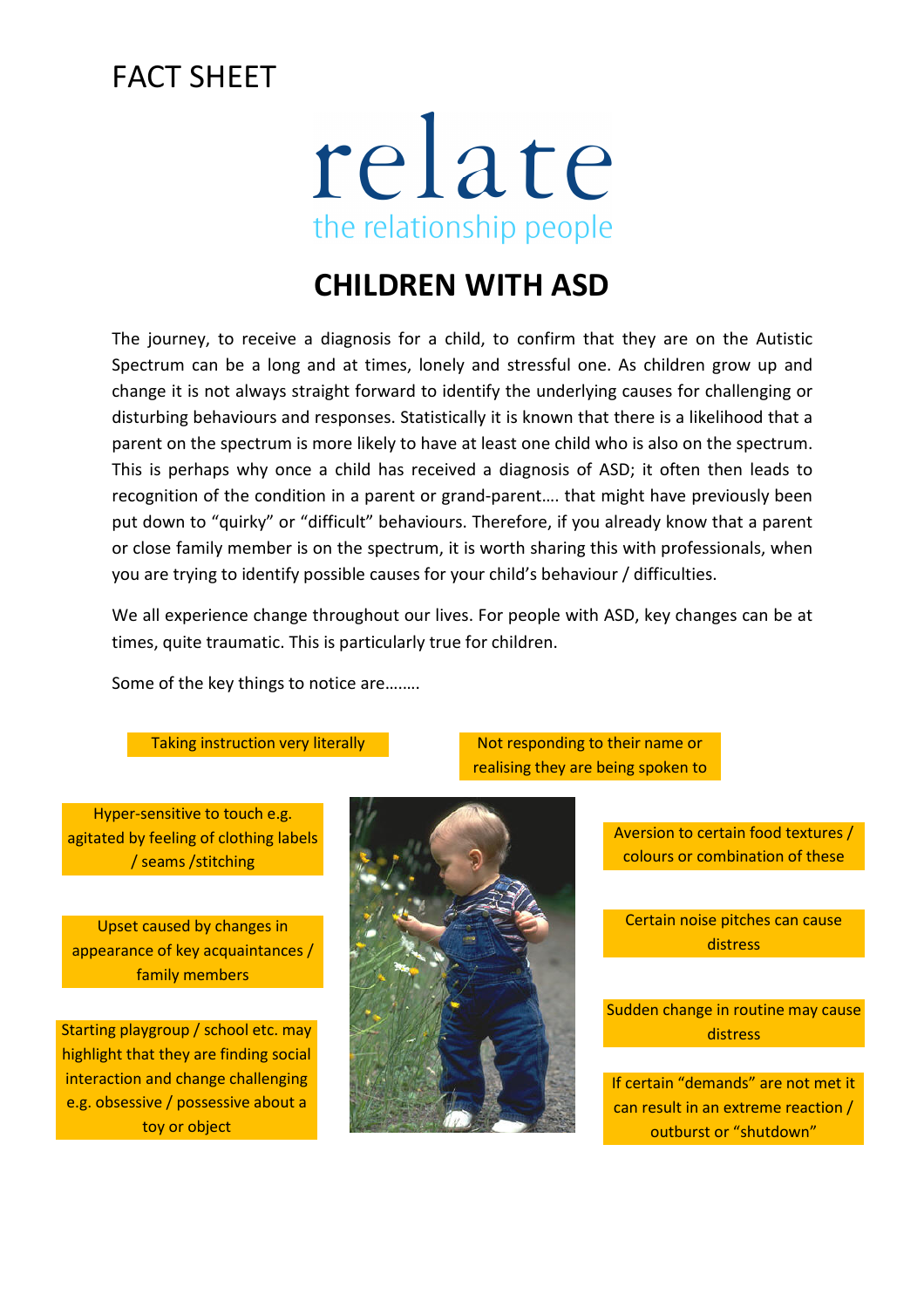## FACT SHEET

Many reactions to everyday things and circumstances can seem extreme. However to the child with ASD their reaction is often borne out of a belief that they cannot survive the noise / change / stimuli overload etc. Most children can react negatively and "wilfully" at times. The child with ASD is likely to present with a number of the aforementioned reactions to a range of triggers; which may then result in them getting a diagnosis of ASD.

| <b>Starting Play Group / Nursery / Primary School</b> |                                                                                                                                                                                                                                                                                                                                                                                                                                                                                                                                                                                                      |                                    |                                                                                                                                                                                                                                                                                                                                                                                                                                                                                                                                                                                                                                    |  |  |
|-------------------------------------------------------|------------------------------------------------------------------------------------------------------------------------------------------------------------------------------------------------------------------------------------------------------------------------------------------------------------------------------------------------------------------------------------------------------------------------------------------------------------------------------------------------------------------------------------------------------------------------------------------------------|------------------------------------|------------------------------------------------------------------------------------------------------------------------------------------------------------------------------------------------------------------------------------------------------------------------------------------------------------------------------------------------------------------------------------------------------------------------------------------------------------------------------------------------------------------------------------------------------------------------------------------------------------------------------------|--|--|
| Some of the challenges                                |                                                                                                                                                                                                                                                                                                                                                                                                                                                                                                                                                                                                      | <b>Coping / Support Strategies</b> |                                                                                                                                                                                                                                                                                                                                                                                                                                                                                                                                                                                                                                    |  |  |
| ٠<br>$\bullet$<br>$\bullet$                           | Anxiety from being separated from parent /<br>care giver.<br>Wearing different clothes e.g.<br>school<br>uniform to a "dress down day".<br>Adapting to new ways of playing with new<br>people and objects.<br>Lack of interest or understanding in how to<br>engage with imaginative play.<br>Distress when lesson change is marked by<br>loud school bell or other noise.<br>Distress caused by close touch e.g. asked to<br>sit or lay close to other pupils at story time.<br>Literal interpretation of instruction or<br>comment.<br>Problems showing empathy.<br>Difficulty giving eye contact. | $\checkmark$<br>$\checkmark$       | $\checkmark$ Gradually introduce child to<br>new situations / staff to build<br>tolerance to change.<br>$\checkmark$ Ask for forward notice about<br>non uniform days, changes to<br>staffing or routines.<br>Where available<br>request<br>dedicated learning support, to<br>check out what instruction the<br>child has understood.<br>Let staff know about child's<br>food preferences $-$ just as you<br>would an allergy.<br>To help soothe use music<br>through headphones, during<br>noisy events, assembly etc.<br>Ask staff to respect child's<br>needs for personal space and<br>to explain the difference to<br>others. |  |  |

### **CHANGES AND COPING STRATEGIES**

| <b>Starting Secondary School</b>                                                                                                                                                                                                                                                                                                                                                                                                                                                                                                   |                                                                                                                                                                                                                                                                                                                                                                                                                                                      |  |  |  |
|------------------------------------------------------------------------------------------------------------------------------------------------------------------------------------------------------------------------------------------------------------------------------------------------------------------------------------------------------------------------------------------------------------------------------------------------------------------------------------------------------------------------------------|------------------------------------------------------------------------------------------------------------------------------------------------------------------------------------------------------------------------------------------------------------------------------------------------------------------------------------------------------------------------------------------------------------------------------------------------------|--|--|--|
| Some of the challenges                                                                                                                                                                                                                                                                                                                                                                                                                                                                                                             | <b>Coping / Support Strategies</b>                                                                                                                                                                                                                                                                                                                                                                                                                   |  |  |  |
| Stimuli overload.<br>Coping with having to change location for<br>$\bullet$<br>different subjects.<br>Showing empathy and understanding irony,<br>$\bullet$<br>sarcasm or rhetorical questions.<br>Engaging with subjects that<br>require<br>$\bullet$<br>imagination or empathy in relation to other<br>cultures / religions / experience.<br>Managing physical activities that requires<br>$\bullet$<br>co-ordination and/or team playing (some<br>people on the spectrum do also have<br>dyspraxia which affects co-ordination) | $\checkmark$ Enable meetings with key staff,<br>a select peer group / buddy<br>system within school.<br>Obtain a statement of needs<br>$\checkmark$<br>and/or support plan from the<br>school.<br>Make provision for stimuli<br>$\checkmark$<br>overload<br>situations<br>e.g.<br>assemblies, field trips, play /<br>break times.<br>(Particularly for younger ages)<br>$\checkmark$<br>request early notification of<br>key staff / lesson changes. |  |  |  |